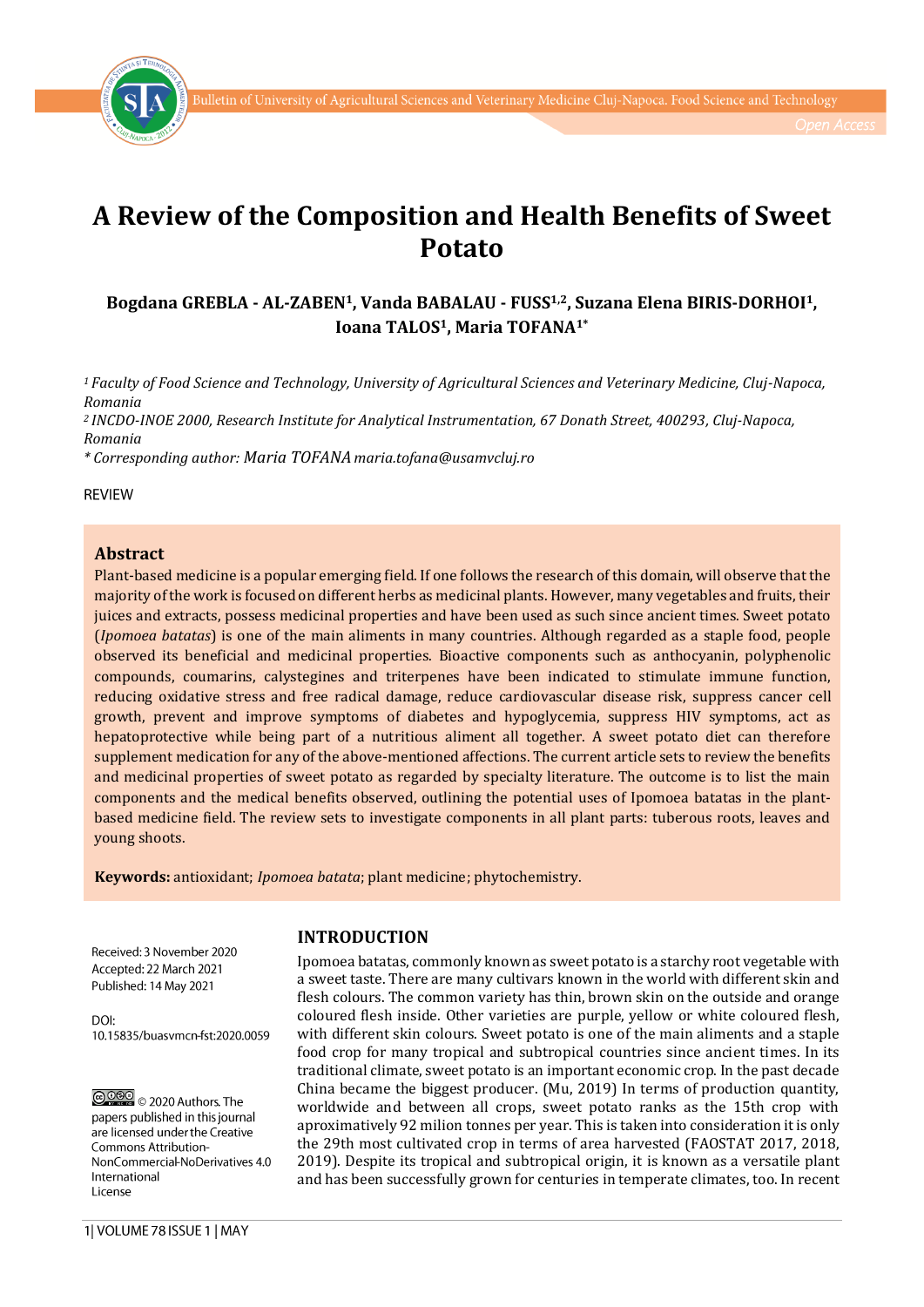years, sweet potato becomes an emerging alternative culture in Romania, especially thriving in sandy soils with warmer climate such as South Oltenia (Draghici et. al, 2018).

The tuberous roots, leaves and young shoots can be consumed as food. Sweet potato root is suitable as a food rich in fiber, starch and micronutrients. On the other hand, less popular, its leaves also provide a dietary source of nutrients valuable for people. The leaves have been shown to contain vitamins, minerals, antioxidants, fiber, and essential fatty acids. Ipomoea batatas cultivars are very well known to be rich in vitamin B, protein, calcium, iron and zinc (Islam et. al, 2003; USDA, Food Data Central, 2019). Moreover, in terms of leaves utilisation, the plant is more tolerant of diseases, pests, and high moisture than many other leafy vegetables. (Islam, 2014)

The nutrient composition of sweet potato roots varies widely, depending on the cultivar type, growing conditions and climate, maturity, storage and processing. Noted by Kays et. al (1985), Truong et. al (2018), Dovene et. al (2019) and Dyah et. al (2020) processing highly impacts nutritional values and its composition. For example, both the boiling and baking treatments resulted in a significant reduction in the β-carotene content. Generally, the treated samples had a higher dry matter content than the fresh samples. The protein content of all samples decreased significantly during baking, while it did not change during boiling. The boiling process led to a significant degradation in starch (Lim 2016).

For reference, the nutrient and phytochemistry composition is presented in the Annex 1 table, presented for raw sweet potato, as per U.S.D.A. National Nutrient Database for Standard Reference, 2019.

The current article sets to review the benefits and medicinal properties of sweet potato as regarded by specialty literature. The outcome is listing the main components and the medical benefits observed, outlining the potential uses of Ipomoea batatas in the plant-based medicine field. The review sets to investigate components in all plant parts: tuberous roots, leaves and young shoots.

The medical benefits of compounds isolated and identified from Ipomoea batatas were searched through scientific articles in various specialty journals.

# **MATERIALS AND METHODS**

## **Phytochemistry and Benefits**

## *β-carotene*

β-Carotene is an organic, strongly coloured, red-orange pigment abundant in many fungi, plants, and fruits. It is more prevalent in the orange-fleshed sweet potato root. Carrots are widely popular as a source of β-Carotene, although based on U.S.D.A. data, a cup of baked sweet potato can contain nearly twice the amount of β-Carotene than cooked carrots. (USDA, Food Central, 2019)

β-carotene and carotenoids composition in sweet potatoes, is an area already studied for decades. It is an already known fact that the varieties with orange flesh are the ones with the most content of  $\beta$ -Carotene out of all sweet potato varieties.

A series of carotenoids with a 5,6-dihydro-5,6-dihydroxy-β-end group called hypomoeaxanthines A (1), B (2), C1 (3) and C2 (4) were isolated from the pulp of yellow sweet potato 'Benimasari' (Maoka et. al 2007). Their structures were determined to be (5R, 6S, 3'R) -5,6-dihydro-β, β-carotene-5,6,3′-triol (1), (5R, 6S, 5′R , 6′S) - 5,6,5 ′, 6′-tetrahydro-β, β-carotene- 5,6,5′6′-tetrol (2), (5R, 6S, 5′R, 8′R ) -5 ′, 8′-epoxy-5,6,5 ′, 8′-tetrahydro- β, β-carotene-5,6-diol (3) and (5R, 6S, 5′R, 8′S) - 5 ', 8'-epoxy-5,6,5', 8'-tetrahydro-β, β-carotene-5,6-diol (4).

Trans-β-carotene was the main carotenoid in the roots of seven sweet potatoes with orange flesh. The average content ranged from 1.08 to 3.15 mg / 100 g dry matter (Bengtsson et. al. 2008).

The main carotenoid identified in Nigerian sweet potato varieties was carotenoid pro-vitamin A, (β-carotene), trans-cis isomers namely: all-trans, 9-cis, 13-cis and 15-cis β-carotene isomers (Ukom et al. 2011). Trans-β-carotene had the highest concentration in all four varieties, followed by 9-cis-β-carotene and 13-cis-β-carotene, respectively. Vimala et. al (2011) studied the content of total carotenes and β-carotene in several sweet potato varieties. They have found that the total carotene composition varies between 7.5 and 15.5 mg/100 g fresh raw sweet potato. The β-carotene compositon varied from 5.9 to 13.6 mg/ 100 g fresh raw sweet potato. The varieties studied were KS-7, ST-14-1, ST-14-16, ST-14-34, ST-14-49, ST-14-53, ST-14-6, ST-14-9, SV-3-17, SV-3-22, all clones from a study program of Central Tuber Crops Research Institute in India. Tubers presented different intensity in orange colour of their flesh.

Based on a study done by Islam et. al (2016) trans-β-Carotene was found to be the major carotenoid in all of the raw potatoes, but boiling was associated with an increase in cis-β-carotene and a decrease in the trans isomer. Kamalsundari and BARI SP-5 orange-fleshed sweet potatoes.

In sweet potato leaves, β-Carotene can be found in considerable amounts, but the colour given by the chlorophyll masks this high content. (Li et. al, 2017)

As stated before, processing plays a role in the composition of nutrients in sweet potatoes. Total-trans-β-carotene retention was 78% when orange-fleshed sweet potato were boiled in water for 20 minutes. When they were steamed for 30 minutes, the retention was 77%, while the roots, fried for 10 minutes resulted in retention levels of 78%. Drying of orange-fleshed sweet potato root slices at 57 ° C in a forced air oven for 10 hours reduced the total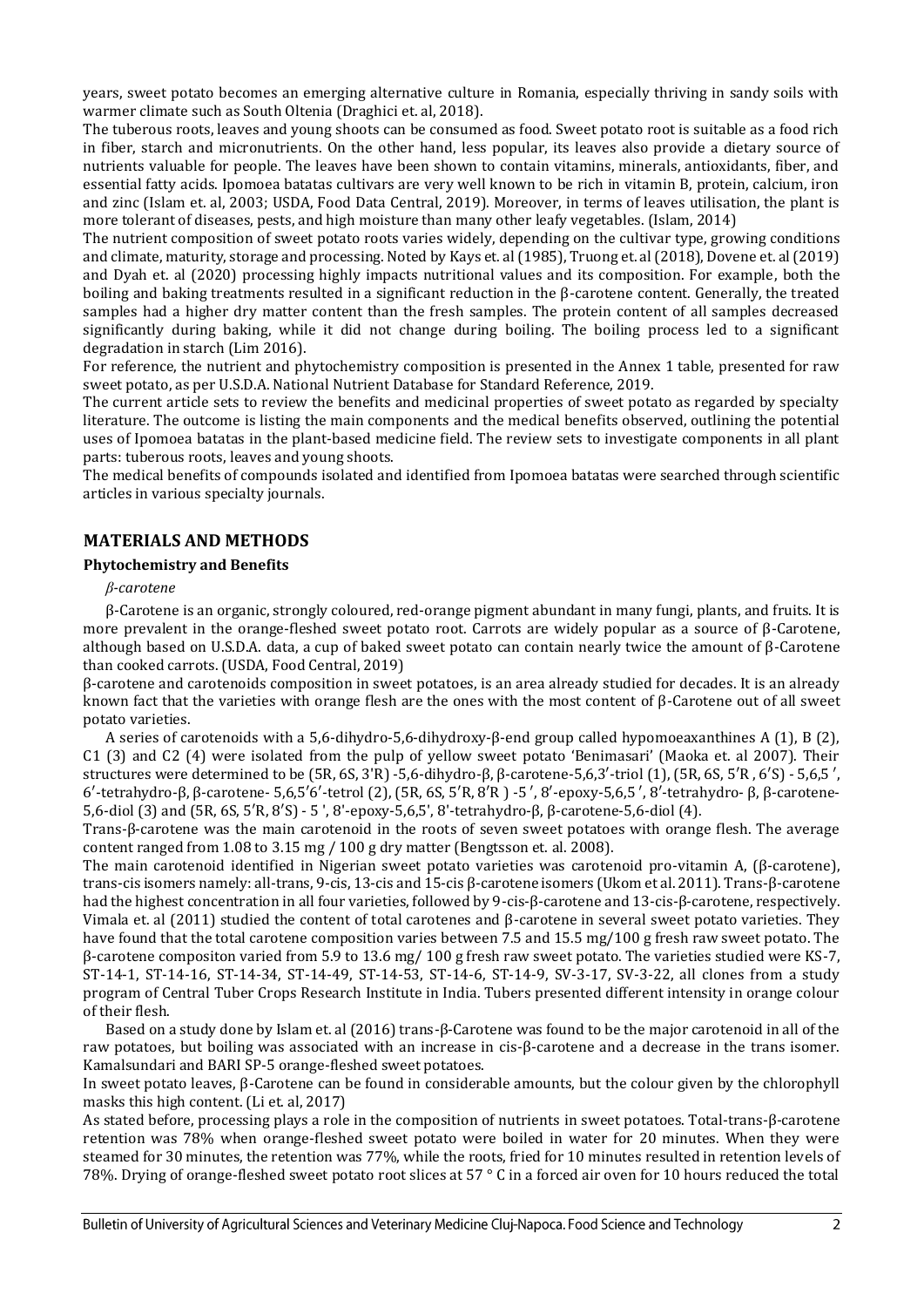trans-β-carotene content by 12%. Solar drying and outdoor sun drying of sweet potato slices at a moisture content of 10% led to all-trans-β-carotene losses of 9 and 16%, respectively. The cis 13-cis-β-carotene isomer was found in visible amounts in all processed samples, but not in crude samples. (Bengtsson et. al. 2008)

In terms of benefits, simply consuming the orange-fleshed sweet potatoes increases the level of carotenes in the human body. Several studies on this aspect are summarised below.

Based on a study done by van Jaarsveld et al. (2005) on 90 primary school children aged 5–10 years, consumption of β-carotene-rich orange-fleshed sweet potato was found to improve vitamin A status. These results are valuable from a dietetic point of view, especially in developing areas where sweet potato can be used for controlling vitamin A deficiency in children.

Jamil et al. (2012) studied the benefits of sweet potato consumption on a pool of Bangladeshi women residing in a resource-poor community. They found that daily consumption of orange-fleshed sweet potato for 60 days increased plasma β-carotene concentration, but did not increase total body stores of vitamin A.

Amagloh et al. (2012) found that sweet potato based formulations or addition of sweet potato were superior to an already enriched maize-soybean blend called Weaminix (processed from dehulled maize, dehulled soybean, groundnut and fishmeal). They used a household level sweet potato based food to find higher fructose level and more than 100% vitamin A compared to the enriched maize-soybean blend. It also contains lower phytate levels which are known to suppress the absorption of several minerals. Their study suggests using the sweet potato based blend to address vitamin A deficiencies while keeping the other nutritional values as traditional formulations.

## *Anthocyanins*

Anthocyanins are members of the flavonoid group of phytochemicals. Anthocyanins are also referred to as phenolic compounds. They are responsible for the intense colour of many fruits and vegetables (berries, cherries, black rice, red cabbage, dark colour grapes and teas). Sweet potato with purple flesh is a type that has a high content of anthocyanins, which are also responsible for its colour. In contrast to fruits and vegetables containing anthocyanins, sweet potatoes belong to staple foods. (Pervaiz et. al, 2017) Anthocyanins are used as natural food ants, but it is necessary to point out they are not only enhancing the decorative aspect of the food, but also improve its beneficial properties.

Based on different extraction methods, varieties and types of processing of the purple sweet potato, the exact Anthocyanins can be identified. Among different studies, between 12 and 17 types of anthocyanins are identified per sweet potato variety. The structure of anthocyanins varies according to the type, the number of sugar molecules and the type of acylation groups. (Li et al, 2019). However, we can divide anthocyanins into two sub-groups, peonidin and cyanidin. Peonidin is an O-methylated anthocyanidin. Peonidin showed inhibitory and apoptotic effects on cancer cells, notably metastatic human breast cancer cells in in vitro tests (Jung 2007). Most of the purple sweet potato cultivars contain more peonidin than cyanidin. One unique cultivar is the P-40, which contains over 80% cyanidin proportion of anthocyanin. (Xu et. al, 2015). P-40 is a potato cultivar developed to have an increased anthocyanin content.

As stated in a review done by Lila (2004), anthocyanins have important medicinal properties which were observed in both in vivo and in vitro studies. Anthocyanins are known to provide protection from DNA cleavage and lipid peroxidation. DNA cleavage can be a (geno-) toxic response to radiation or a chemical agent, resulting in cell death. Lipid peroxidation is a metabolic process that causes oxidative deterioration of lipids by reactive oxygen species. This process takes place naturally in the human body, but in certain conditions can propagate to degrade the lipids within the cell's membrane. This leads to cell damage and eventually, cell death. Products obtained from the lipid peroxidation reaction are useful indicators of oxidative stress in tissues and have been linked to the progression of cancer. On the same note, anthocyanins decrease capillary permeability and fragility and promote cell membrane strengthening, thus providing anti-inflammatory benefits. Having in mind all the above it is believed that anthocyanins may prevent cancer cells proliferation and inhibition of tumour formation. The capacity of anthocyanins to interfere with the process of carcinogenesis seems to also be linked to multiple potential mechanisms of action including inhibition of cyclooxygenase enzymes and potent antioxidant potential. Anthocyanins' inhibition of the growth of human cancer cells was also proved by Kamei et al. (1995). In addition to the above, strongly linked to oxidative stress protection, anthocyanins provide cardiovascular disease

protection. (Lim et. al, 2013)

In a study conducted by Lim et. al (2013) an anthocyanin-enriched purple-fleshed sweet potato clone, P40, has shown potential protection against colorectal cancer by inducing cell cycle arrest. Tests were done in both in vitro cell culture and in vivo animal model. In the in vivo experiments, a diet containing the P40 species was compared with diets made of other types of sweet potato, with significantly less composition of anthocyanins, but with similar nutritional value otherwise. The content of anthocyanins of the purple sweet potato P40 is 7.5 mg/g dry matter and was concluded to be the triggering chemical for cancer cells cycle arrest. In vitro tests showed human colonic SW480 cancer cells treatment with P40 anthocyanin extracts at 0–40 μM of peonidin-3-glucoside equivalent. The results showed a decrease in cell number proportional to the dose of anthocyanin administered.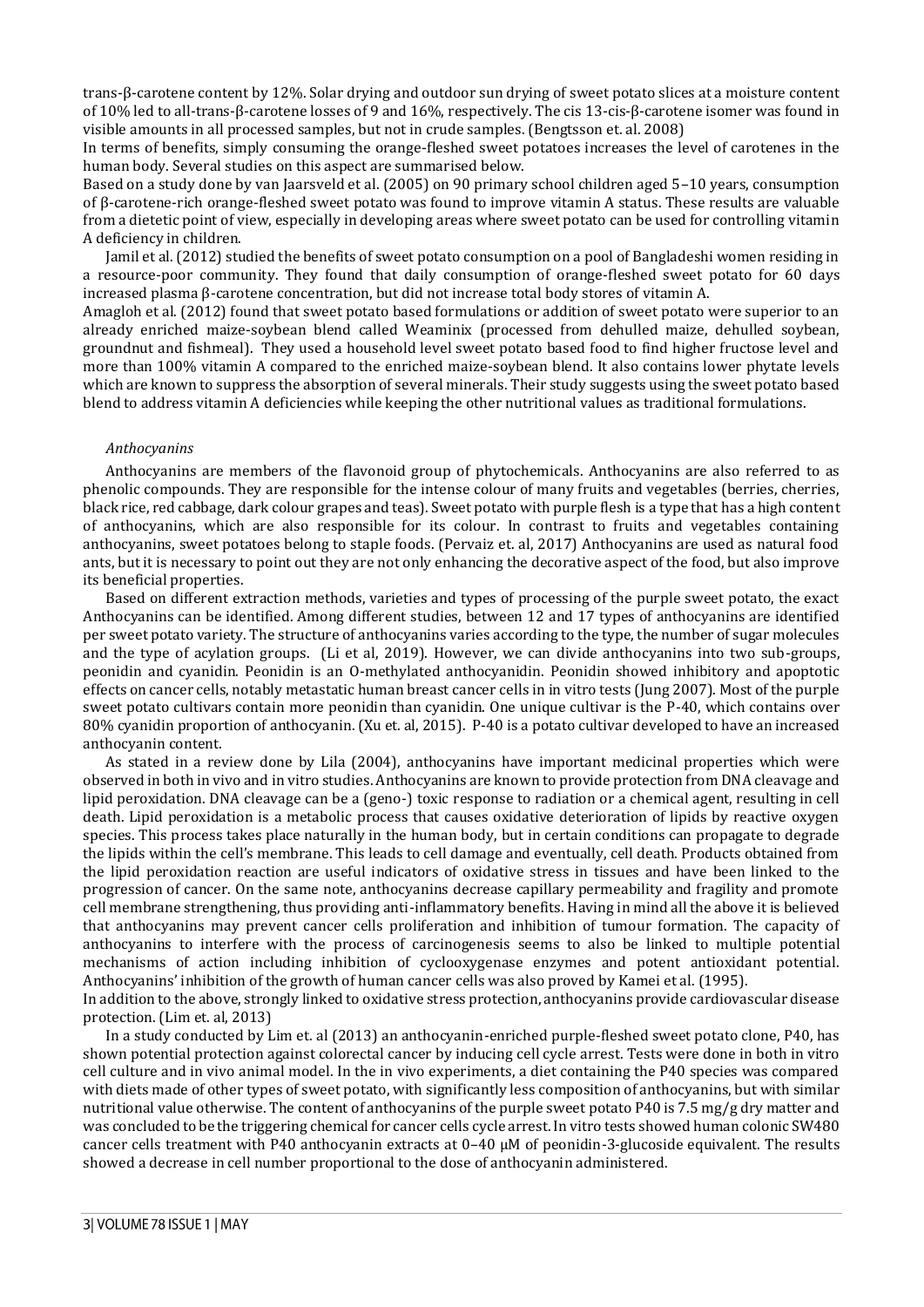Anthocyanins have shown protection from estrogenic activity, thus preventing the development of disease dependent on this hormone. It has been studied that anthocyanins play a role in boosting production of cytokines. Cytokines are cell signaling molecules that aid cell to cell communication in immune responses and stimulate the movement of cells towards sites of inflammation, infection and trauma. Therefore, we can say anthocyanins are boosting the immune response in the human body. (Lila, 2004)

Cho et al (2003) reported that administration of anthocyanin prepared from purple sweet potato, studied in comparison with a Cordyceps mushroom extract, show enhanced cognitive and memory enhancing performance. This was assessed by passive avoidance tests in ethanol-treated mice. Also in conjunction with the Cordyceps mushroom extract, the anthocyanin-rich, sweet potato extract effectively inhibited lipid peroxidation (initiated by Fe2+ and ascorbic acid) in rat brain tissues.

Konczak-Islam (2003) studied the antioxidative, antimutagenic (Salmonella-reversion assay; mutagen, Trp-P-1), and antiproliferative (human promyelocytic leukaemia cells HL-60) activities of extracts of high anthocyanin producing sweet potato. The antimutagenic activity of all extracts was found to be dose-dependent. One of the extracts obviously acts as an inhibitor of the proliferation of human promyelocytic leukemia cells, suppressing the growth of leukemia cells with 47%, in a time frame of 24h.

Similarly, Yoshimoto et al. (2001) studied the antimutagenic effect of a water extract from Ayamurasaki purple sweet potato. Results showed strong inhibition on Salmonella typhimurium. A mutated Ayamurasaki type, with a low anthocyanin content, showed weak inhibition of the bacteria mutagenicity. This is relevant to show that the effect is specifically given by anthocyanins.

Studies revealed that sweet potato leaves contained higher amounts of anthocyanins than certain other commercial vegetables, including sweet potato storage roots and potato tubers. Based on Islam et. al (2003), anthocyanin profiles of sweet potato leaves varied according to cultivars, but the status of the anthocyanin compositions was relatively similar in all the cultivars studied. The crude extract from the leaves of sweet potato contains at least fifteen anthocyanins. The anthocyanins of sweet potato leaves can be evaluated with respect to the proportion of peonidin to cyanidin.

## *Polyphenolic compounds*

Polyphenols are a structural class of mainly natural, organic chemicals characterized by the presence of large multiples of phenol structural units. (Singla et. al, 2019) Six polyphenolic compounds were identified and quantified by NMR (Nuclear Magnetic Resonance) spectra and FAB-MS (Fast Atom Bombardment Mass Spectrometry) spectra, and reverse-phase HPLC (High Performance Liquid Cromatography) analysis procedures in sweet potato leaves of three popular Japanese sweet potato cultivars. In the genotypes studied by Islam et. al (2006), caffeic acid, 3- Ocaffeoylquinic acid, 3,4-di-O-caffeoylquinic acid, 3,5-di-O-caffeoylquinic acid, 4,5-di-Ocaffeoylquinic acid and 3,4,5-tri-O-caffeoylquinic acid were identified.

Different polyphenolic compounds have been isolated and identified by chromatography from extracts of sweet potato flour. The extracts were performed using methanol and hydromethanol solvents. The identified compounds were stated to possess impressive pharmacological properties including, but not limited to: hepatoprotective, antibacterial and antihistamine. Inhibition of HIV replication was also observed. It was also demonstrated that these polyphenols exhibit hypoglycemic, radical scavenging, and antimutagenic activities. (Mohanraj et. al, 2014).

Sweet potato leaves contain higher amounts of total polyphenols than even sweet potato roots, in the same way as anthocyanins. The polyphenolic compounds from sweet potato leaves offer many physiological functions such as: protection from diseases linked to oxidation such as cancer, allergies, aging, HIV, and cardiovascular problems, antimutagenic activity, anti-diabetes, and antibacterial activity in vitro and in vivo, which may be used for maintaining and improving people's health. Sweet potato leaves are also a physiologically functional food. Phenolic profiles of sweet potato leaves vary according to genotype, but proportions of the phenolic acids were relatively similar in the genotypes studied by Islam et. al (2006). The phenolic acids are bioactive compounds found in plant foods and beverages and have received increased attention because of their potential antioxidant activities that may exert cardioprotective effects in humans (Kinsella et al., 1993). It has also been shown that intake of these compounds is inversely related to coronary heart disease mortality (Hertog et al., 1995). Since polyphenol compounds show various physiological functions, sweet potato leaves might also be expected to have physiologically-active properties because they contain higher contents of polyphenolic compounds.

Panda et al (2012) demonstrated that the tubers of Ipomoea batatas possess a potent ulcer healing effect. The free radical scavenging activity of the phytoconstituents, and their ability to inhibit lipid peroxidative processes are believed to be responsible for these effects. On preliminary phytochemical screening, the tuber extract revealed the presence of phenolic compounds, polysaccharides, saponin glycosides and flavonoids as major compounds that might have contributed to its antioxidant activity.

Potential cancer-preventing effects were observed on baked sweet potato extracts. Four fractioned extracts were studied using chromatographic methods. Promising results such as the cytotoxicity against human myelocytic leukemia HL60 cells, the apoptosis-inducing activity in human leukemia HL-60 cells, and the scavenging capacity against DPPH radical. DPPH is stable nitrogen centered free radical which is conventionally used to determined free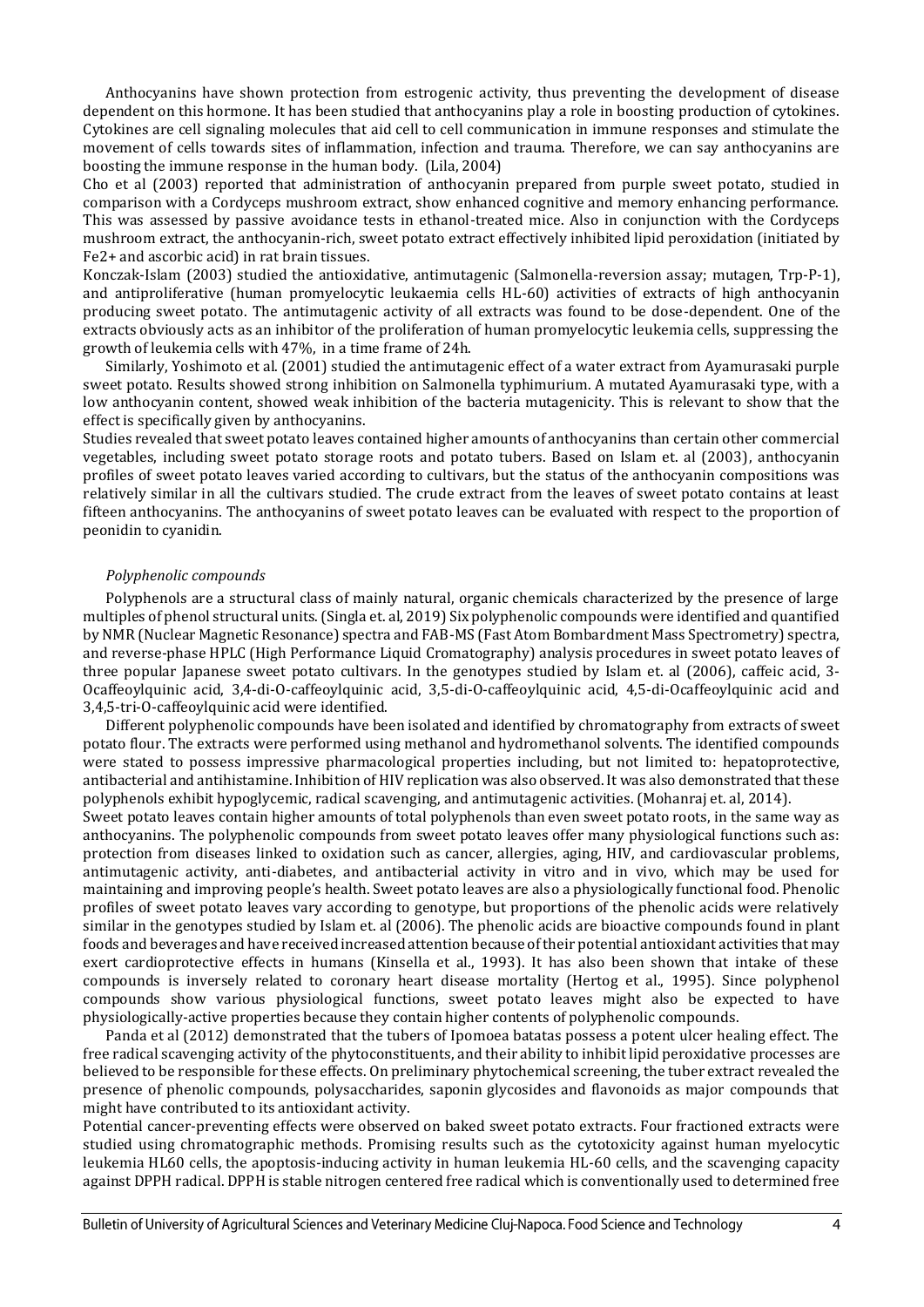radical scavenging activities of antioxidants present in plant extract or synthetic compound. Two of these fractions present antitumoral activity, when tested in mouse epidermal cell line (JB6) (Rabah et al., 2004). The HL-60 cell line is a human leukemia cell line that has been used for laboratory research on blood cell formation and physiology. HL-60 proliferates continuously in suspension culture in nutrient and antibiotic chemicals. JB6 is one of several epiderman cell lines that are useful in studies of the molecular events in tumor promotion and for development of promotion assays.

Caffeic acid is present in both tubercles and leaves. It is known as an antioxidant and antimutagenic. As shown in various studies (in vivo and in vitro), caffeic acid has a variety of potential pharmacological benefits. For example, caffeic acid inhibits cancer cell proliferation as studied on the human HT1080 fibrosarcoma cell line. HT1080 is a fibrosarcoma cell line which has been used extensively in biomedical research. The effect takes place by an oxidative mechanism the acid has on the cells (Prasad et. al 2011).

Caffeic acid is also known to possess an antioxidant effect and anti-inflammatory activity. Some studies have shown that it has an inhibition effect on carcinogenesis. Caffeic acid is a Vitamin B1 antagonist, but there have been no reported ill effects in humans otherwise. (Basu et. al, 2016).

Among other polyphenolic compounds, caffeic acid is the most effective inhibitor of tumor promotion in mice skin as shown by Shimozono et. all. (1996).

Harrison et. al (2003) studied the caffeic acid composition in the storage root periderm and cortex tissues of genetically diverse sweet potato. Periderm caffeic acid content of the clones ranged from 0.008 to 7.97 mg/g dry weight, whereas the highest cortex content was 0.047 mg/g. Analysis were done using HPLC (High Performance Liquid Cromatography).

Chlorogenic acid (O-caffeoyl-quinic acid) is the ester of caffeic acid and quinic acid. Derivatives of caffeoyl-quinic acid extracted from the sweet potato leaf show the antimutagenic effect. As other components found in leaves, stated in previous sections, these derivatives are helping to prevent the proliferation of human cancer cells (stomach cancer, colon cancer) and also, the proliferation of promyelocytic leukemia cell. (Islam et. al, 2006)

3, 4-di-O-caffeoylquinic acid, 3, 5-di-Ocaffeoylquinic acid, 3-O-caffeoylquinic acid and 4, 5-di-O-caffeoylquinic acid, extracted from steamed sweet potato suppress melanogenesis (Shimozono et al., 1996). Mahmood et al. (1993) comparatively studied the 3, 4, 5-tri-O-caffeoylquinic acid which was observed to exhibit a greater selective inhibition of HIV replication than 4, 5-di-O-caffeoylquinic acid and caffeic acid. The latter has only slight anti-HIV activity.

#### *Coumarins*

Coumarin molecules can be described as a benzene molecule with two adjacent hydrogen atoms replaced by a lactone-like chain −(CH)=(CH)−(C=O)−O−, forming a second six-membered heterocycle that shares two carbons with the benzene ring.

The roots of Ipomoea batatas contain the coumarins: esculetin (Minamikawa et al., 1962), scopoletin and umbelliferone. These coumarins, as other components of sweet potatoes, have been shown to inhibit HIV replication. They were also proven to exercise anti-coagulation properties (Cambie & Ferguson, 2003).

Scopoletin (6-methoxy-7-hydroxycoumarin) is a coumarin compound with antifungal properties. Scopoletin is a major active coumarin that is widely used to treat hemiplegia, rheumatoid arthritis, swelling and pain. Scopoletin has been reported to show extensive pharmacologic actions, including anti-oxidative, anti-thyroid, antihyperglycemic, anti-nociceptive and anti-arthritic effects. In addition, scopoletin is a partially selective monoamine oxidase B inhibitor that increases the brain dopamine level (Zeng et al., 2017). Based on Kang et al., 1998, scopoletin acts as a hepatoprotective. Shaw et al. (2003) demonstrated antioxidant effects. Scopoletin inhibits the proliferation of human androgen-independent prostate adenocarcinoma cells (PC3) by inducing apoptosis (Liu et al., 2001).

Esculetin is a derivative of coumarin. It is a natural lactone that derives from the intramolecular cyclization of a cinnamic acid derivative. Umbelliferone (7-hydroxycoumarin) is also a natural product of the coumarin family. Both esculetin and umbelliferone are used in sunscreens and have been reported to have antioxidant properties. Other reported activities are anti-inflammatory, anti-hyperglycaemic, molluscicidal, anti-tumor activities, anticoagulant and anti-HIV (Meira et al., 2012).

#### *Calystegines*

Calystegines are plant alkaloids that are detected in several plant species. Assignment of individual structures into the sections of calystegines A, B, and C depends on the number of three to five hydroxyl groups, respectively. Calystegines were initially detected in the course of a search for opines and other nutritional mediators in plant roots (Biastoff et al., 2007).

Polyhydroxylated nortropane alkaloids calystegines A3, B1, B2 and C1 were detected in sweet potato (Asano et al. 1997). Calystegine A3, B1, B3 were isolated from sweet potato root samples from Panana (Schimming et al. 1998). From Japan, sweet potato aerial part samples calystegine B1 and B2 were found but no biogenetic precursors were determined; from Panama, sweet potato root calystegine A3 and B1 were found and biogenetic precursors found in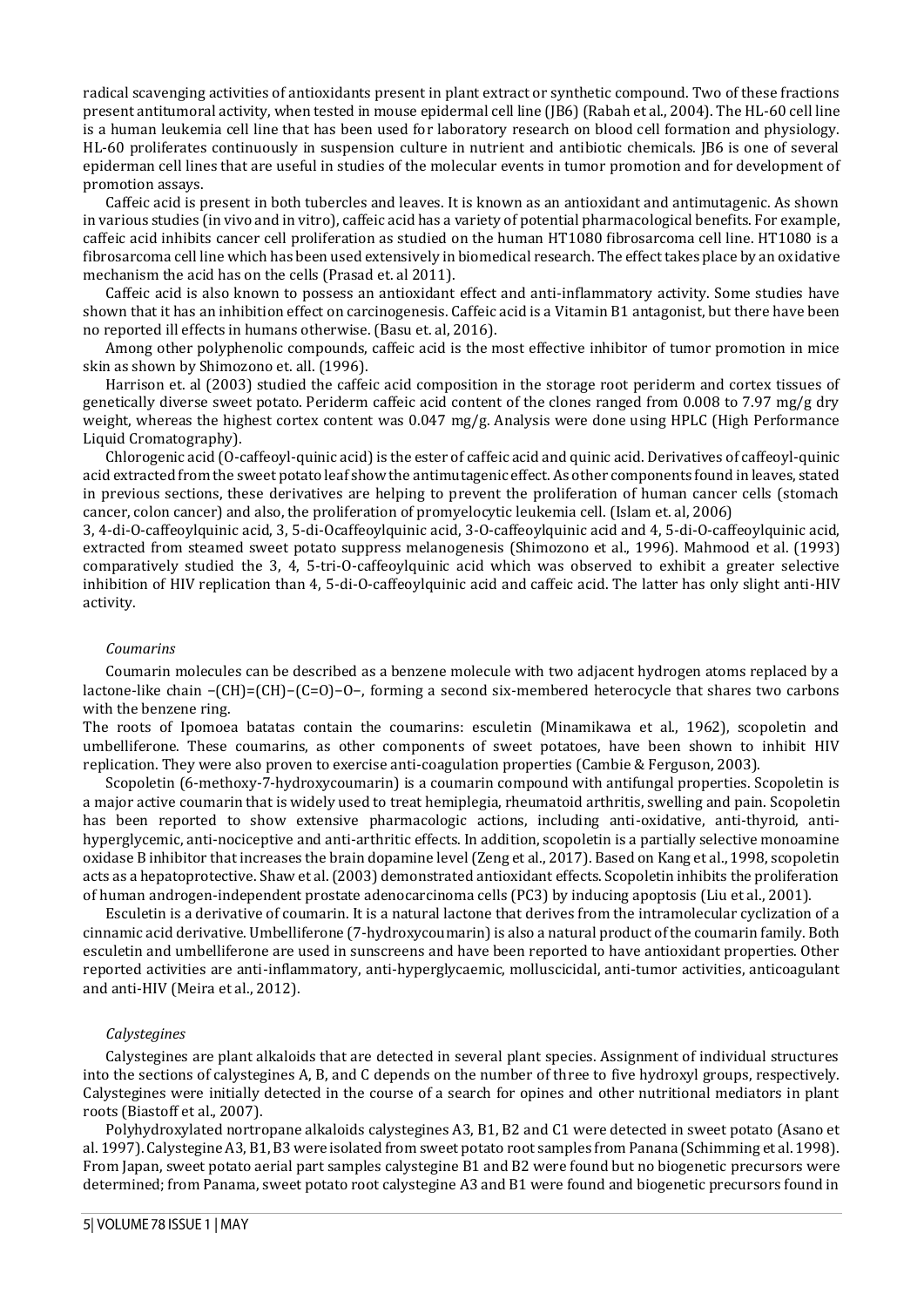the biosynthesis of calystegines were 3-oxotropane (tropinone), 3-β-hydroxytropane (pseudotropine) and 3-βhydroxynortropane (norpseudotropine) (Schimming et al. 2005).

Calystegines, like other monosaccharide-mimicking alkaloids, inhibit glycosidase due to their similarity to the pyranose moieties of the natural substrates. Glycosidases are ubiquitous intracellular and extracellular enzymes responsible for the hydrolysis of glycosidic linkages. (Asano et. al, 1997)

## *Triterpenes*

Triterpenes are a class of chemical compounds composed of three terpene units with the molecular formula  $C_{30}H_{48}$ . They may also be thought of as consisting of six isoprene units.

Sweet potato triterpenes with beneficial effects for humans are: friedelin and β-amyrin acetate. Friedelin demonstrates good activity against Staphylococcus aureus. A comparative study with antibiotics (ampicillin, amoxicillin) shows an improved response of friedelin. β-amyrin acetate is having strong antinociceptive properties in tests done on mice. Antinociception is the action or process of blocking the detection of a painful or injurious stimulus by sensory neurons (Mohanraj et al., 2014).

## **CONCLUSIONS**

The present literature review demonstrates that sweet potato contains high concentrations of biologically active compounds, which may hold significant medicinal values for certain human diseases such as powerful antioxidant effect, aid in the prevention of obesity and diabetes, reducing cancer cell proliferation and inhibiting tumor formation, reduce cardiovascular disease risk, suppress cancer cell growth, prevent and improve symptoms of diabetes and hypoglycemia, suppress HIV symptoms, act as hepatoprotective while being part of a nutritious aliment all together.

Anthocyanin and phenolic compounds have attracted special attention because of evidence that they can protect the human body from oxidative stress, which has been associated with cancer, aging and cardiovascular diseases. The antioxidative and antimutagenic components in the root and leaves of sweet potato have been researched, but the information is scarce.

Cianidine is a more prevalent anthocyanin than peonidin, although both are present in sweet potato roots. Caffeic acid, cafeoilquinic acid and chlorogenic acid and their derivatives are the polyphenols with bioactive activity, found in sweet potatoes.

Scopoletin, esculetin and umbeliferon are also found in sweet potato, from the coumarines group of chemicals. Calistegines and triterpenes have a smaller composition, but still play a beneficial role.

**Author Contributions:** M.T. and B.G-AZ. Conceived and designed the analysis; B.G-AZ., V. B-F., E-S. B-D. and I.T. collected the data; M.T. and B.G-AZ. wrote and revised the paper.

## **Acknowledgments**

This research did not receive any specific grant from funding agencies in the public, commercial, or not-for-profit sectors.

## **Conflicts of Interest**

The authors declare that they do not have any conflict of interest.

# **REFERENCES**

- 1. Amagloh FK, Coad J (2014) Orange-fleshed sweet potato based infant food is a better source of dietary vitamin A than a maize-legume blend as complementary food. Food Nutr Bull 35(1):51–59
- 2. Asano N, Kato A, Matsui K, Watson AA, Nash RJ, Molyneux RJ, Hackett L, Topping J, Winchester B. (1997) The effects of calystegines isolated from edible fruits and vegetables on mammalian liver glycosidases. Glycobiology. 1997 Dec;7(8):1085-8.
- 3. Basu Mallik, Sanchari & Mudgal, Jayesh & Nampoothiri, Madhavan & Hall, Susan & Anoopkumar-Dukie, Shailendra & Grant, Gary & Rao, Chamallamudi & Arora, Devinder. (2016). Caffeic acid attenuates lipopolysaccharide-induced sickness behaviour and neuroinflammation in mice. Neuroscience letters. 632. 10.1016/j.neulet.2016.08.044.
- 4. Cambie, R. C., & Ferguson, L. R. (2003). Potential functional foods in the traditional Maori diet. Mutation research, 523-524, 109–117.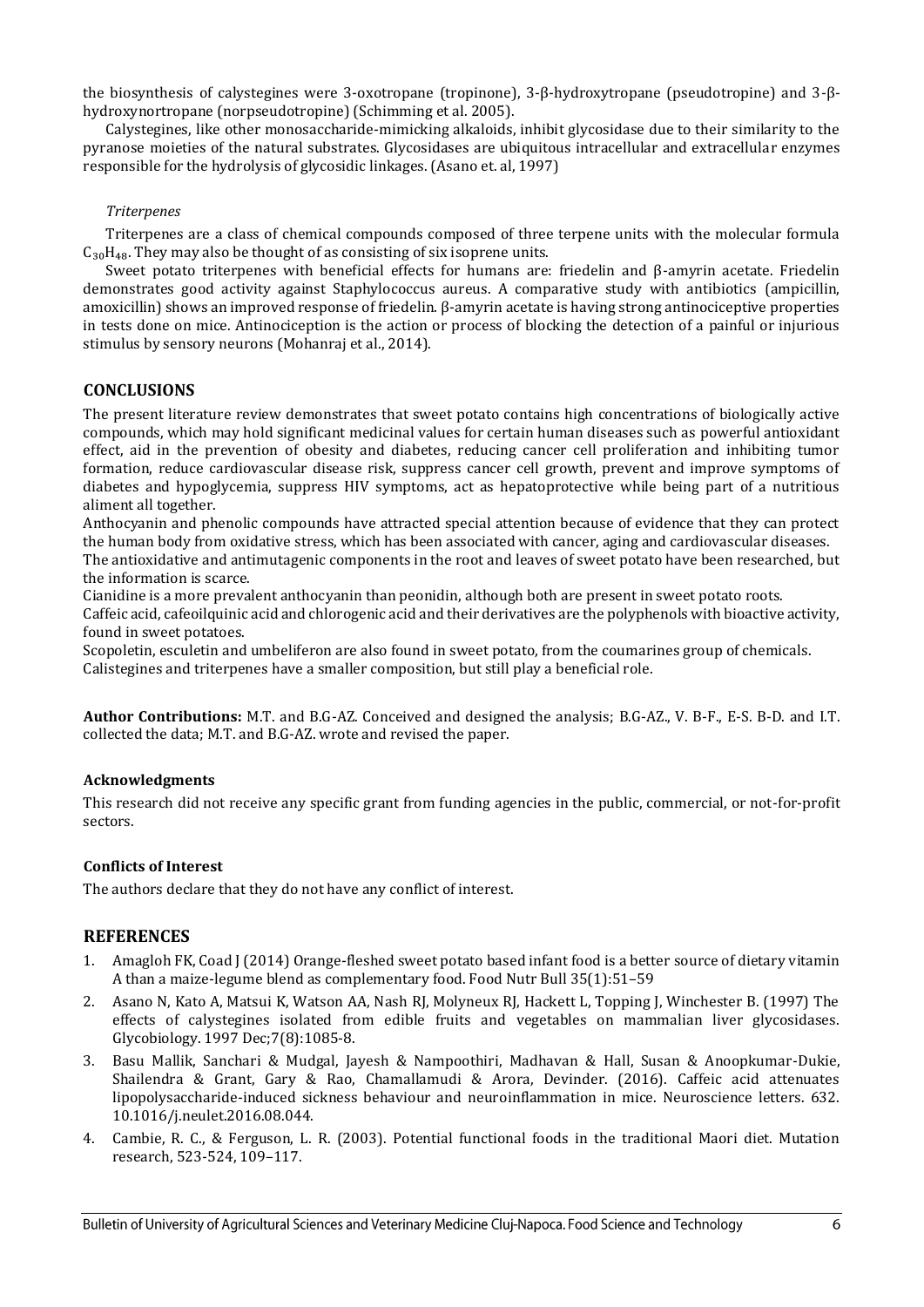- 5. Cho J, Kang J, Long P, Jing J, Back Y, Chung K. (2003) Antioxidant and memory enhancing effects of purple sweet potato anthocyanin and *Cordyceps* mushroom extract. Arch Pharm Res. 2003;26(10):821–825.
- 6. Dini, I., Tenore, G. C., & Dini, A. (2006). New polyphenol derivative in *Ipomoea batatas* tubers and its antioxidant activity. Journal of agricultural and food chemistry, 54(23), 8733–8737.
- 7. Dovene, A. K., Wang, L., Bokhary, S., Madebo, M. P., Yonghua, Z., & Jin, P. (2019). Effect of Cutting Styles on Quality and Antioxidant Activity of Stored Fresh-Cut Sweet Potato (Ipomoea batatasL.) Cultivars. Foods (Basel, Switzerland), 8(12), 674.
- 8. Draghici, Reta & Diaconu, Aurelia & Paraschiv, Alina & Iulian, Draghici & Coteț, Gheorghe & Croitoru, Mihaela & Dima, Milica. (2018). Research on Obtaining Biological Planting Material for Sweet Potatoes under Conditions in Romania. "Agriculture for Life Life for Agriculture" Conference Proceedings. 1. 58-63. 10.2478/alife-2018- 0009.
- 9. Dyah Triasih, Fitri Dwi Utami (2020), E3S Web Conf. Volume 142, 2020 The 3rd International Conference on Agricultural and Life Sciences (ICALS 2019), Agriculture and Food Sciences
- 10. FAOSTAT Food and Agricultural Association of the United Nations Database http://www.fao.org/faostat/en/#data (Accessed January 2021)
- 11. Harrison, Howard & Peterson, Joseph & Snook, Maurice & Jackson, D.. (2003). Quantity and Potential Biological Activity of Caffeic Acid in Sweet Potato [ Ipomoea batatas (L.) Lam.] Storage Root Periderm. Journal of agricultural and food chemistry. 51. 2943-8. 10.1021/jf0211229.
- 12. Hertog, M.G.L., Kromhout, D., Aravanis, C., Blackburn, H., Buzina, R., Fidanza, F., Giampaoli, S., Jansen, A., Menotti, A., Nedeljkovic, S., Pekkarinen, M., Simic, B.S., Toshima, H., Feskens, E.J.M., Hollman, P.C.H. and Katan, M.B. (1995). Flavonoid intake and long-term risk of coronary heart disease and cancer in the seven countries study. Arch. Intern. Med.
- 13. Hirose, M.; Takesada, Y.; Tanaka, H.; Tamano, S.; Kato, T.; Shirai, T. (1998). "Carcinogenicity of antioxidants BHA, caffeic acid, sesamol, 4-methoxyphenol and catechol at low doses, either alone or in combination, and modulation of their effects in a rat medium-term multi-organ carcinogenesis model"
- 14. Islam, Shahidul & Yoshimoto, M. & Ishiguro, K. & Yamakawa, O. (2003). Bioactive compounds in *Ipomoea batatas* leaves. Acta Horticulturae. 628. 693-699. 10.17660/ActaHortic.2003.628.88.
- 15. Islam, Shahidul. (2006). Sweetpotato (*Ipomoea batatas* L.) Leaf: Its Potential Effect on Human Health and Nutrition. Journal of Food Science. 71. R13 - R121.
- 16. Islam, Shahidul. (2014). Medicinal and Nutritional Qualities of Sweetpotato Tops and Leaves. Cooperative Extension Program FSA6135, University of Arkansas at Pine Bluff
- 17. Islam SN, Nusrat T, Begum P, Ahsan M. (2016) Carotenoids and β-carotene in orange fleshed sweet potato: A possible solution to vitamin A deficiency. Food Chem. 2016 May 15;199:628-31.
- 18. Jamil, K. M., Brown, K. H., Jamil, M., Peerson, J. M., Keenan, A. H., Newman, J. W., & Haskell, M. J. (2012). Daily consumption of orange-fleshed sweet potato for 60 days increased plasma β-carotene concentration but did not increase total body vitamin A pool size in Bangladeshi women. The Journal of nutrition, 142(10), 1896– 1902.
- 19. Johnson M, Pace RD. (2010) Sweet potato leaves: properties and synergistic interactions that promote health and prevent disease. Nutr Rev. 2010;68(10):604-615.
- 20. Jung Yeon Kwon; Ki Won Lee; Haeng Jeon Hur; Hyong Joo Lee (2007). "Peonidin Inhibits Phorbol-Ester-Induced COX-2 Expression and Transformation in JB6 P+ Cells by Blocking Phosphorylation of ERK-1 and -2". Annals of the New York Academy of Sciences. 1095 (1): 513–520
- 21. Kamei, H., Kojima, T., Hasegawa, M., Koide, T., Umeda, T., Yukawa, T. and Terade, K. (1995). Suppression of tumor cell growth by anthocyanins in vitro. Cancer Invest. 13:590-594.
- 22. Kang, S. Y., Sung, S. H., Park, J. H., & Kim, Y. C. (1998). Hepatoprotective activity of scopoletin, a constituent of Solanum lyratum. Archives of pharmacal research, 21(6), 718–722.
- 23. Kays, Stanley. (1985). Formulated sweet potato products. In book: Sweet Potato Products: A Natural Resource of the Tropics, Chapter: Formulated sweet potato products, Publisher: CRC Press, Boca Raton, FL, Editors: J. Bouwkamp, pp.205-218
- 24. Khoo, H. E., Azlan, A., Tang, S. T., & Lim, S. M. (2017). Anthocyanidins and anthocyanins: coloured pigments as food, pharmaceutical ingredients, and the potential health benefits. Food & nutrition research, 61(1), 1361779.
- 25. Kinsella, J.E., Frankel, E., German, B. and Kanner, J. (1993). Possible mechanisms for the protective role of antioxidants in wine and plant foods. Food Technol.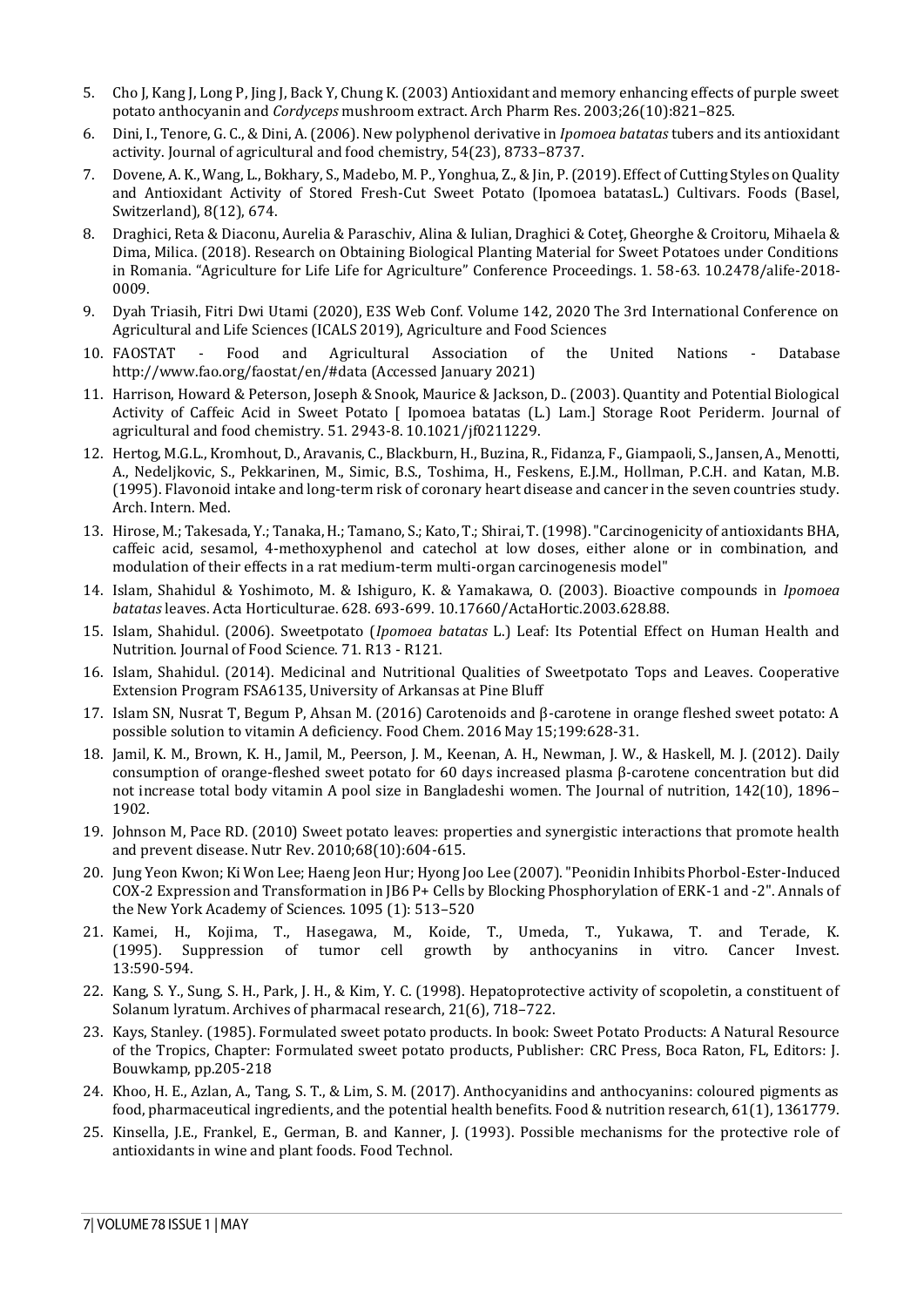- 26. Konczak-Islam I, Yoshimoto M, Hou DX, Terahara N, Yamakawa O. (2003) Potential chemopreventive properties of anthocyanin-rich aqueous extracts from in vitro produced tissue of sweet potato (*Ipomoea batatas* L.). J Agric Food Chem. 2003 Sep 24;51(20):5916-22.
- 27. Lee JH, Lee KT, Yang JH, Baek NI, Kim DK (2004). Acetylcholinesterase inhibitors from the twigs of Vaccinium oldhami Miquel. Arch Pharmacal Res 27: 53-56.
- 28. Lee L, Cheng E, Rhim J, Ko B, Choi S (1997). Isolation andidentification of anthocyanins from purple sweetpotatoes. J Food Sci Nutr 2: 83-88.
- 29. Li, M., Jang, G. Y., Lee, S. H., Kim, M. Y., Hwang, S. G., Sin, H. M., Kim, H. S., Lee, J., & Jeong, H. S. (2017). Comparison of functional components in various sweet potato leaves and stalks. Food science and biotechnology, 26(1), 97– 103.
- 30. Li, A., Xiao, R., He, S., An, X., He, Y., Wang, C., Yin, S., Wang, B., Shi, X., & He, J. (2019). Research Advances of Purple Sweet Potato Anthocyanins: Extraction, Identification, Stability, Bioactivity, Application, and Biotransformation. Molecules (Basel, Switzerland), 24(21), 3816.
- 31. Lila M. A. (2004). Anthocyanins and Human Health: An In Vitro Investigative Approach. Journal of biomedicine & biotechnology, 2004(5)
- 32. Lim, S., Xu, J., Kim, J., Chen, T. Y., Su, X., Standard, J., Carey, E., Griffin, J., Herndon, B., Katz, B., Tomich, J., & Wang, W. (2013). Role of anthocyanin-enriched purple-fleshed sweet potato p40 in colourectal cancer prevention. Molecular nutrition & food research, 57(11), 1908–1917.
- 33. Mahmood, N., Moore, P.S., Tommasi, N.D., Simone, F.D., Colman, S., Hay, A.J. and Pizza, C. (1993). Inhibition of HIV infection by caffeoylquinic acid derivatives. Antiviral Chem. Chemother.
- 34. Meira, Marilena, Silva, Eliezer Pereira da, David, Jorge M, & David, Juceni P.. (2012). Review of the genus Ipomoea: traditional uses, chemistry and biological activities. Revista Brasileira de Farmacognosia, 22(3), 682- 713. Epub 00, 2012.
- 35. Minamikawa, T., Akazawa, T. & UritanI, I. (1962) Isolation of Esculetin from Sweet Potato Roots with Black Rot. Nature 195, 726 (1962).
- 36. Mohanraj, R., & Sivasankar, S. (2014). Sweet potato (*Ipomoea batatas* [L.] Lam)--a valuable medicinal food: a review. Journal of medicinal food, 17(7), 733–741.
- 37. Tai-Hua Mu, Peng-Gao Li (2019). Chapter 2 Sweet potato: origin and production, Sweet Potato, Academic Press, Pages 5-25, ISBN 9780128136379
- 38. Oliveira E.J., Romero M.A., Silva M.S., Silva B.A., Medeiros I.A. (2001). Intracellular calcium mobilization as a target for the spasmolytic action of scopoletin. Planta Med 67:605-608.
- 39. Panda, Vandana & Sonkamble, Madhav. (2012). Anti-ulcer activity of *Ipomoea batatas* tubers (sweet potato). Functional Foods in Health and Disease. 2. 48-61.
- 40. Pervaiz, Tariq & Songtao, Jiu & Faghihi, Faezeh & Muhammad Salman, Haider & Fang, Jinggui. (2017). Naturally Occurring Anthocyanin, Structure, Functions and Biosynthetic Pathway in Fruit Plants. Journal of Plant Biochemistry & Physiology. 05.2017
- 41. Purcell AE, Walter WM Jr (1968) Carotenoids of centennial variety sweet potato, Ipomea batatas. J Agric Food Chem 16(5):769–770
- 42. Rajendra Prasad, N., Karthikeyan, A., Karthikeyan, S. (2011) et al. Inhibitory effect of caffeic acid on cancer cell proliferation by oxidative mechanism in human HT-1080 fibrosarcoma cell line. Mol Cell Biochem 349, 11–19.
- 43. Shaw CY, Chen CH, Hsu CC, Chen CC, Tsai YC (2003). Antioxidant properties of scopoletin isolated from Sinomonium acutum. Phytother Res 17: 823-825.
- 44. Shimozono, H., Kobori, M., Shinmoto, H. and Tsushida, T. (1996). Suppression of the melanogenesis of mouse melanoma B 16 cells by sweet potato extract. Nippon Shokuhin Kagaku Kogaku Kaishi.
- 45. Singla, Rajeev K & Dubey, Ashok & Garg, Arun & Sharma, Ramesh & Fiorino, Marco & Ameen, Sara & Haddad, Moawiya & Al-Hiary, Masnat. (2019). Natural Polyphenols: Chemical Classification, Definition of Classes, Subcategories, and Structures. Journal of AOAC International. 102. 1397-1400. 10.1093/jaoac/102.5.1397.
- 46. Son KC, Severson RF, Arrendale RF, Kays SJ. Isolation and characterization of pentacyclic triterpene ovipositional stimulant for the sweet potato weevil from *Ipomoea batatas* (L.) Lam. Journal of Agricultural and Food Chemistry. 1990 Jan;38(1):134-137.
- 47. Stefan Biastoff, Birgit Dräger, (2007) Chapter 2 Calystegines, The Alkaloids: Chemistry and Biology, Academic Press, Volume 64, 2007, Pages 49-102, ISSN 1099-4831, ISBN 9780123739117
- 48. T. K. Lim (2016), Edible Medicinal and Non-Medicinal Plants: Volume 10 Modified Stems, Roots, Bulbs, Springer, 11 Feb 2016, page 100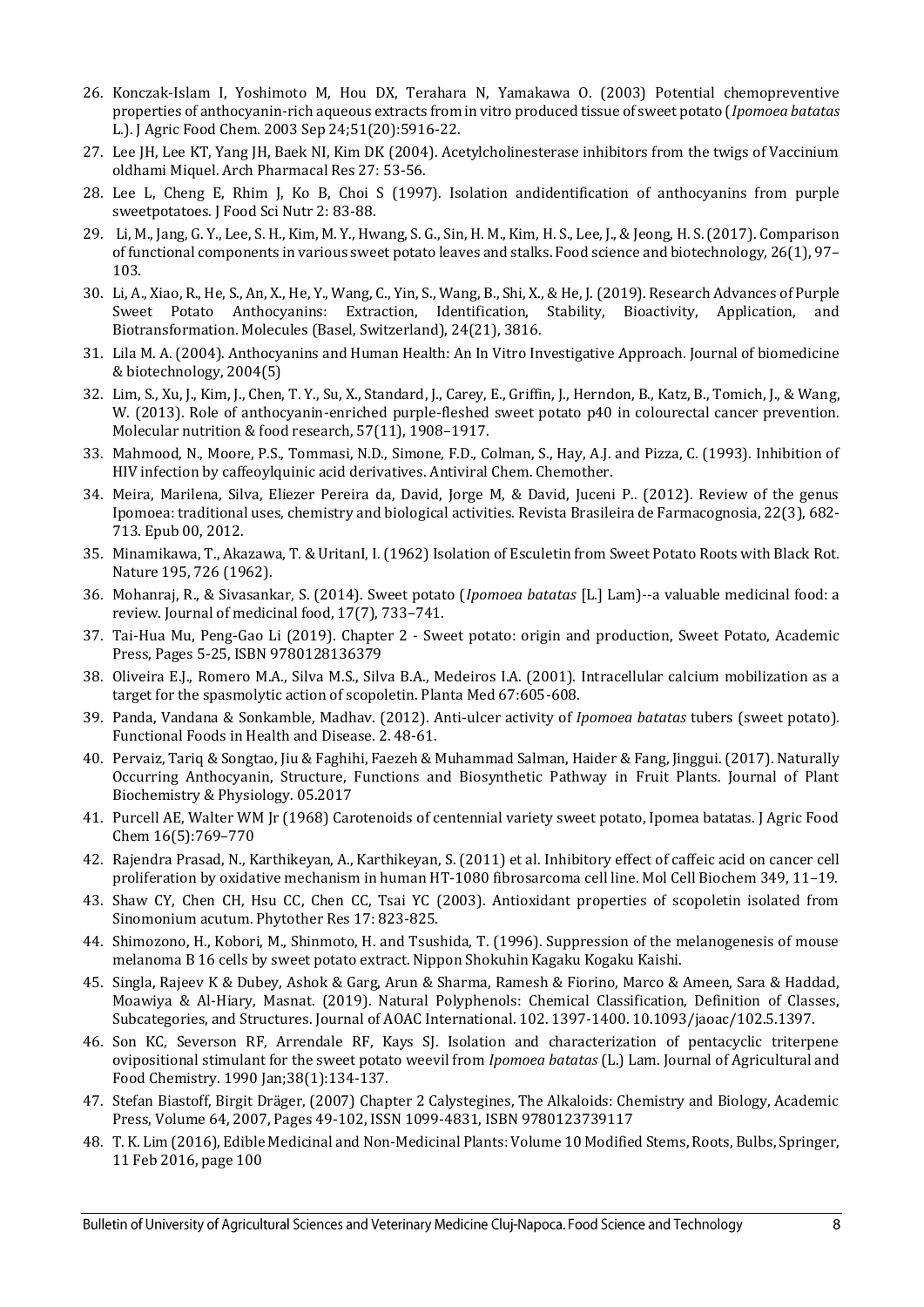- 49. Truong VD, Avula RY, Pecota K, Yencho G. (2018). Sweetpotato production, processing and nutritional quality. In: Siddiq M, Uebersax MA, editors. Handbook of Vegetables and Vegetable Processing. Ames, IA: Wiley-Blackwell Publishing Co. Chapter 35. p. 811-838.
- 50. Tsuda T, Horio F, Uchida K, Aoki H, Osawa T (2003). Dietary cyanidin 3-*O*-beta-D-glucoside-rich purple corn colour prevents obesity and ameliorates hyperglycemia in mice. J Nutr. 2003;133(7):2125–2130.
- 51. U.S.D.A. National Nutrient Database for Standard Reference, Release April 2018, "Sweet potato, raw, unprepared", https://fdc.nal.usda.gov/fdc-app.html#/food-details/168482/nutrients (accessed January 2021)
- 52. U.S.D.A. National Nutrient Database for Standard Reference, Release April 2019, "Sweet potato leaves, raw (SR legacy, 169303)", https://fdc.nal.usda.gov/fdc-app.html#/food-details/168482/nutrients (accessed January 2021)
- 53. van Jaarsveld PJ, Faber M, Tanumihardjo SA, Nestel P,Lombard CJ, Benadé AJS (2005) β-Carotene–rich orangefleshed sweet potato improves the vitamin A status of primary school children assessed with the modifiedrelative-dose-response test. Am J Clin Nutr 81(5):1080–1087
- 54. Yoshimoto M, Okuno S, Yamaguchi M, Yamakawa O (2001) Antimutagenicity of deacylated anthocyanins in purple-fleshed sweet potato. Biosci Biotechnol Biochem 65(7):1652–1655
- 55. Xu, Jianteng & Su, Xiaoyu & Lim, Soyoung & Griffin, Jason & Carey, Edward & Katz, Benjamin & Tomich, John & Smith, J & Wang, Weiqun. (2015). Characterisation and stability of anthocyanins in purple-fleshed sweet potato P40. Food chemistry. 186. 90-6. 10.1016/j.foodchem.2014.08.123.
- 56. Zeng, Y. C., Li, S., Liu, C., Gong, T., Sun, X., Fu, Y., & Zhang, Z. R. (2017). Soluplus micelles for improving the oral bioavailability of scopoletin and their hypouricemic effect in vivo. Acta pharmacologica Sinica, 38(3), 424–433.

#### **ANNEX 1** – NUTRITIONAL AND PHYTOCHEMISTRY COMPOSITION OF RAW SWEET POTATO BASED ON USDA DATA

| <b>Name</b>                  | <b>Amount</b> | Unit |
|------------------------------|---------------|------|
| Water                        | 77.28         | g    |
| Energy                       | 86,00         | kcal |
| Energy                       | 359,00        | kJ   |
| Protein                      | 1.57          | g    |
| Total lipid (fat)            | 0.05          | g    |
| Ash                          | 0.99          | g    |
| Carbohydrate, by difference  | 12.20         | g    |
| Fiber, total dietary         | 3,00          | g    |
| Sugars, total including NLEA | 4.18          | g    |
| Sucrose                      | 2.52          | g    |
| Glucose (dextrose)           | 0.96          | g    |
| Fructose                     | 0.7           | g    |
| Starch                       | 12.65         | g    |
| Calcium, Ca                  | 30,00         | mg   |
| Iron, Fe                     | 0.61          | mg   |
| Magnesium, Mg                | 25,00         | mg   |
| Phosphorus, P                | 47,00         | mg   |
| Potassium, K                 | 337,00        | mg   |
| Sodium, Na                   | 55,00         | mg   |
| Zinc, Zn                     | 0.3           | mg   |
| Copper, Cu                   | 0.151         | mg   |
| Manganese, Mn                | 0.258         | mg   |